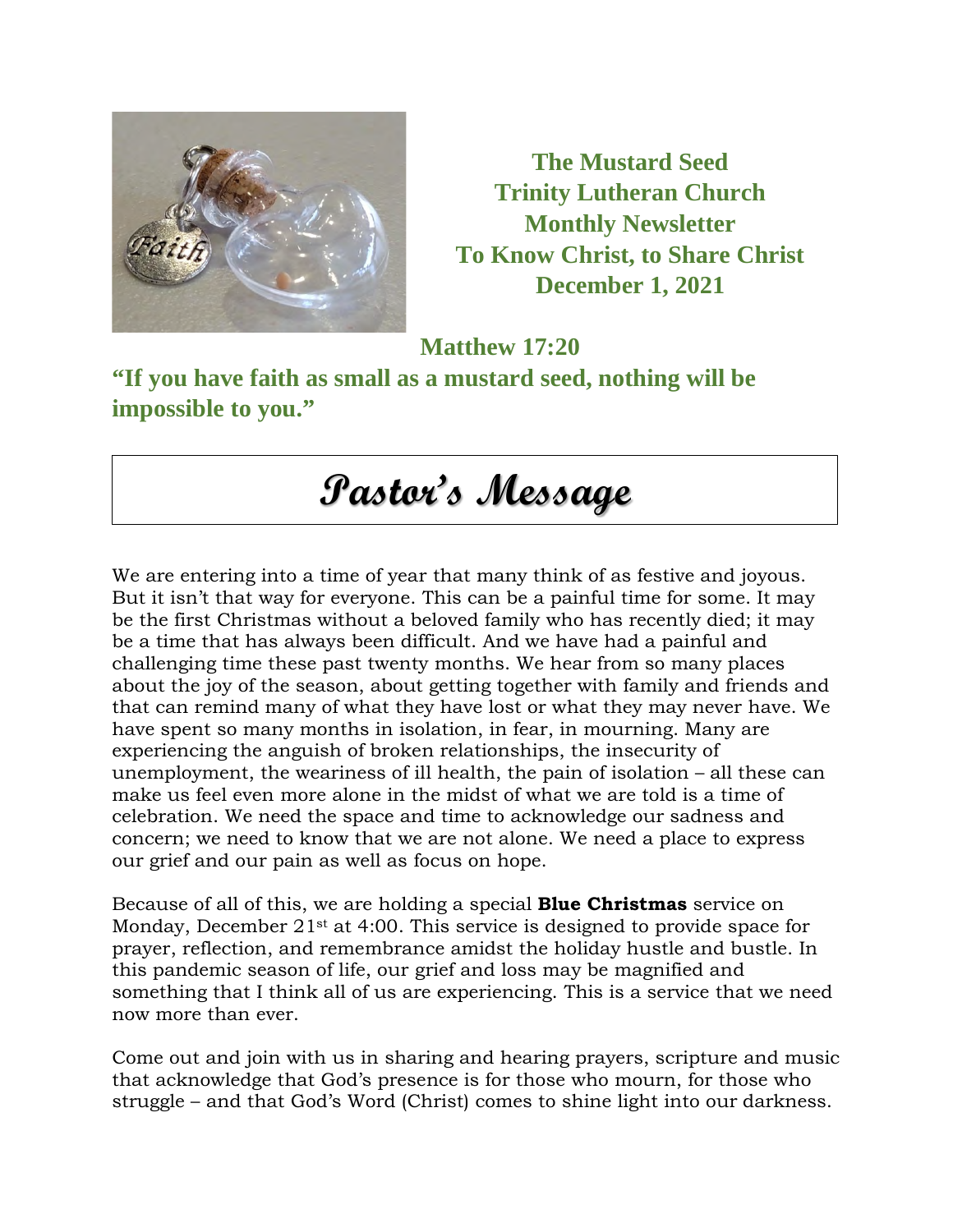Everyone is welcome to come share in the hope that we find in the coming of the Christ Child in our midst.

I am excited to have this time with all of you and to share in our hope even as we mourn.

### Pastor Jodi Golden-Lund

### **Bibles, Books, and Beyond**

#### **Advent Book Recommendations**

*What other time or season will the church ever have but the time of advent?*

*--*Karl Barth

#### **Walter Brueggemann,** *Praying the Psalms: Engaging Scripture and the Life of the Spirit.*



If you would like a fresh encounter with the Psalms, Walter Brueggemann's book may be a good choice for you. This short volume helps readers rediscover how these ancient prayers encourage us to be honest with God, and how memory of our individual and collective pasts can help ground and orient us in chaotic times.

### **Fleming Rutledge,** *Advent: The Once and Future Coming of Jesus Christ*

If you like to read sermons, this collection of Advent sermons preached by Fleming Rutledge over a number of years using the common lectionary readings provides a rich spectrum of insight and inspiration in how to live in the advent season of *already—not yet.* Rutledge is an Episcopal priest, and acclaimed preacher known for her biblical expertise and her theological rigor. Hers is one of the books I have used in preparing Trinity's Advent Bible Study.

### **Austen Hartke, Trans***forming: The Bible and the Lives of Transgender Christians*

I have not read this book, but it is on my advent reading list. Austen Hartke is the creator of the You-Tube series *Transgender and Christian.* He is a graduate of Luther Seminary's Master of Arts program in Old Testament/Hebrew Studies and winner of Luther's 2014 John Milton Prize in Old Testament Writing. The volume opens, and to some extent revolves, around the question Hartke asked himself before transitioning from female to male: "Do you think God made a mistake?" The book itself is Hartke's answer to this question, though it is augmented with other trans voices as well as a solid grounding in Scripture. Books like this do not merely increase our understanding and compassion, they open new insight into the process of transforming and being transformed—always an important Advent theme.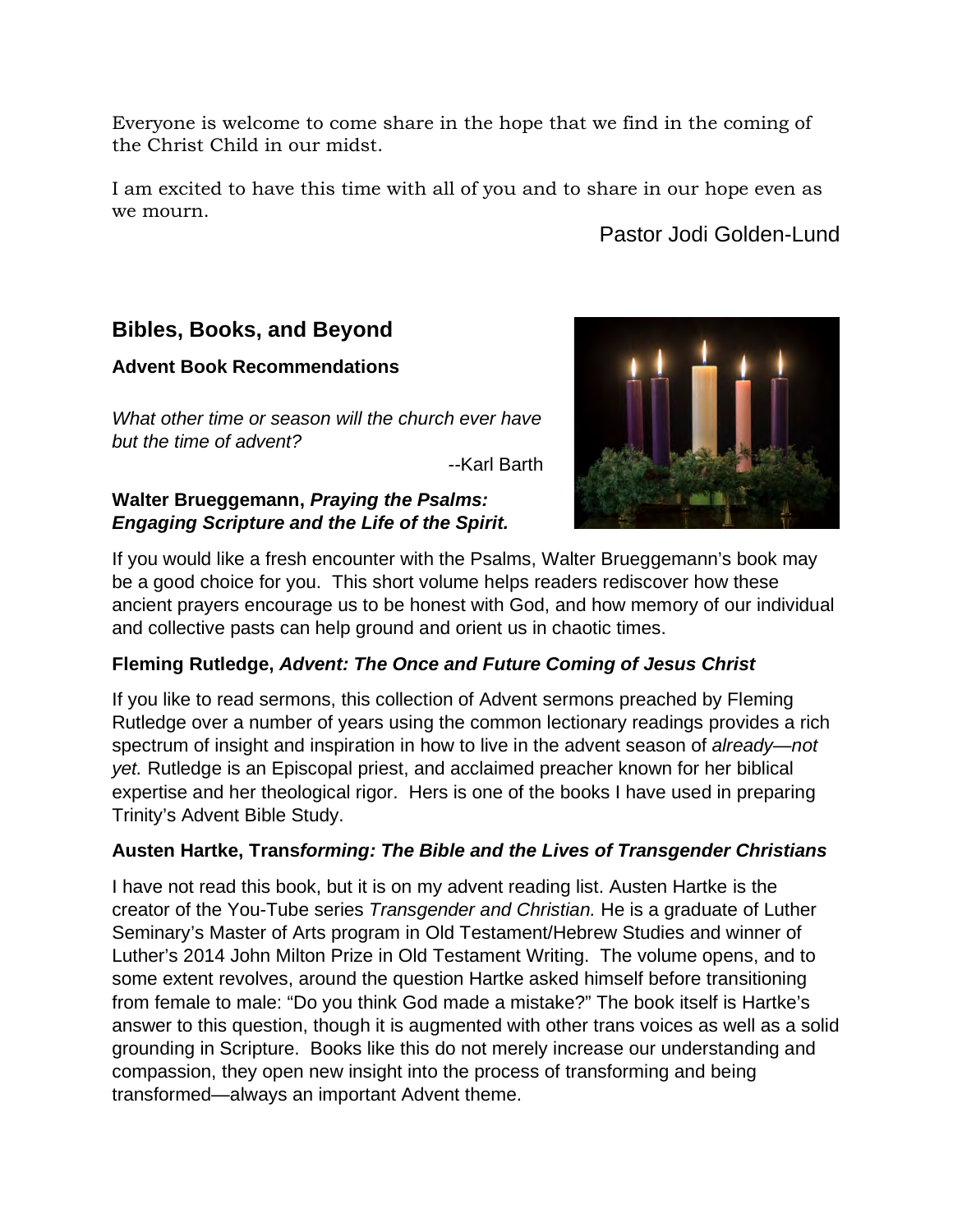#### **Advent Bible Study: "Christ Will Come Again"**

This Advent, we prepare once again for the coming of Jesus Christ, recognizing that Christ has already come and will come again—a radical promise that grounds us in the present where we live "between times"—between the "already" and the "not yet." The prophet Isaiah also lived between times, and spoke of a future nowhere in evidence around him. Today, when the way forward does not always seem clear, we are called, like Isaiah, to look to God and trust God's ability to "make a way out of no way" (as the African American church describes it's own history and hope). Join us in Advent 2021 as we prepare the way with Isaiah for the New Jerusalem yet to come. We meet at 9:45 in the Fellowship Hall. Drop-ins are always welcome.

| December 5  |                | Isaiah 40 "Prepare the Way" |
|-------------|----------------|-----------------------------|
| December 12 | Isaiah 61      | "The Year of the Lord"      |
| December 19 | <b>Rev. 22</b> | "Behold, I Am Coming Soon"  |

Ann Marie Wagstaff

# Announcements

# **December Church Calendar**

**December 1st - Advent 1 Midweek Service on YouTube and Facebook**

**December 5th - On Sunday, December 5th, Pastor Manda Truchinski, Assistant to the Bishop, will be with us and will preach that day. Please join us to welcome her.**

**December 6th - Zoom Bible Study**

**December 8th - Advent 2 Midweek Service on YouTube and Facebook**

**December 12th - Bible Study 9:45, Worship 11:00 am**

**December 13th Zoom Bible Study**

**December 15th - Advent 3 Midweek Service on YouTube and Facebook**

**December 19th - Bible Study 9:45, Worship 11:00 am**

**December 20th - Zoom Bible Study**

**December 20th - Blue Christmas Service - 4:00pm** 

**December 24th - Christmas Eve Service - 5:00pm at TLC**

**December 26th - Bible Study 9:45, Worship 11:00 am**

**December 27th - No Zoom Bible Study**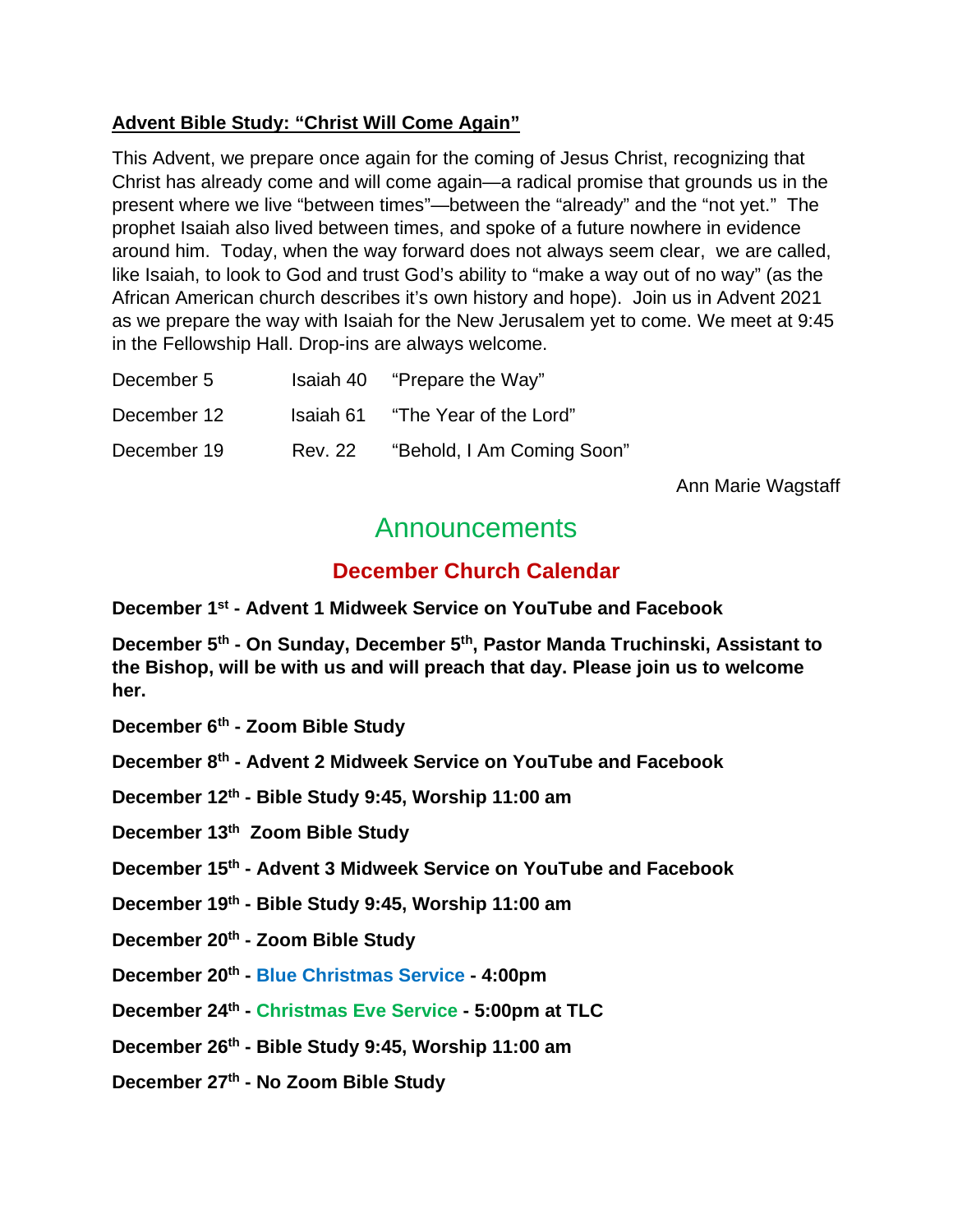

# **Giving Envelopes**

There are giving envelopes available for next year. They are in sets of twelve. If you are giving cash, please put your number on them to assist with providing you information for your tax deduction. If you do not have a number, we can assign one. Thank you!

# **Visitation**

If you would like to participate in visitation to church members who are unable to attend services, please let us know. We are receiving many requests for visitation and would love to provide this to those who need it. Please call or email the office if you are able to help out.

The sign-up sheets for December and January are on the Bulletin Board to the left of the women's restroom. We need volunteers for December and January! Please sign up for any position. Thank you to those who continue to assist.

# Volunteers Needed

We are in need of additional volunteers to help run the IPad and multimedia during our live streaming services! Without help it is difficult to continue to provide the live stream of worship. Please call the office or let Jan G. know if you are able to help. Thank you!

# **December Birthdays**

Marga Schaefer 5<sup>th</sup>, Jay Warnke 13<sup>th</sup>, Ryan Gibson 14<sup>th</sup> Barbara Morris 15<sup>th</sup>, Jan Gibson 27<sup>th</sup>, Carolyn Sharp 30<sup>th</sup>

# **December Anniversaries**

No December Anniversaries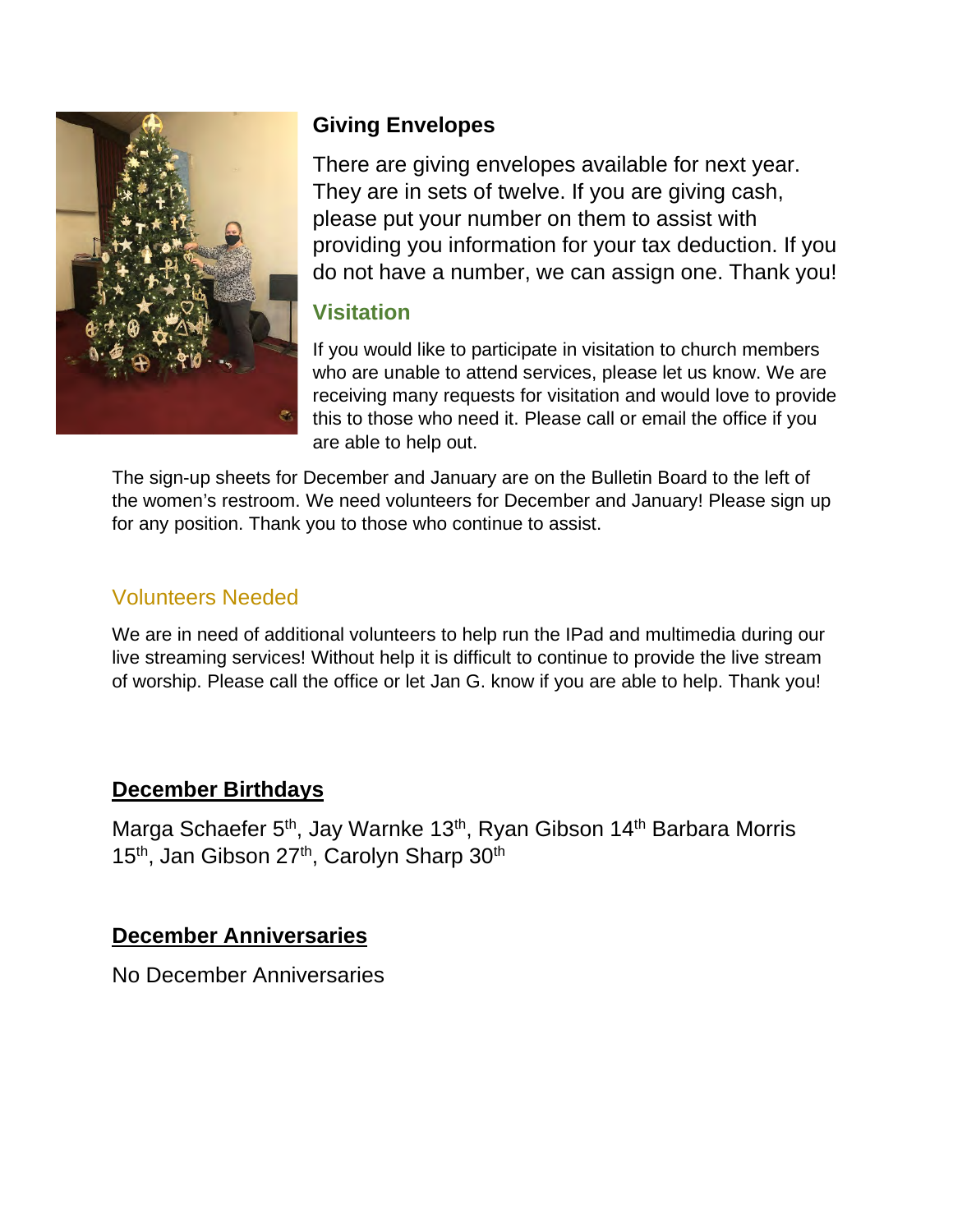### Prayer Requests

### New Prayer Concerns

For peace and hope in the resurrection for family and friends of Sally Hillman, who passed away on November 27<sup>th</sup>. (Marvin and Carolyn Sharp) For Julie Elston - that she feels love and support as she struggles emotionally and physically (Muriel Josten)

For Pam Bradley who is healing from wrist surgery and during physical therapy (Muriel Josten)

For peace and hope in the resurrection for friends and family of Jackie, who passed away on November 29<sup>th</sup>, (wife of Don) and sister-in-law of Gloria Miller.

### Continuing Prayer Concerns

For John Horn, who is grieving the loss of his wife, Barbara. Prayers in hope for resurrection. (June Mowles)

For her friend, Loretta S. who is very ill with breathing problems and is on hospice care. (June Mowles)

For the family and friends of Cindy (Susan Firestone)

Prayers for a hip replacement soon (Juanita Baldwin)

For Marvin Sharp, who had his second cataract surgery. Prayers for absence of pain and healing.

For Carol Bentz who has been diagnosed with cancer. She will be having surgery.

For successful cardiac surgery for Ed (Susan Firestone)

For Ernie Rodriquez whose surgery has been postponed until December 22<sup>nd</sup> and is recuperating at home from his recent injury.

Peggy Holt - for healing and comfort due to health problems and continued healing after surgery

Marga Schaefer is home! We pray for a good transition, for increased healing and for peace of mind for her family during this challenging time.

Muriel Josten - for continued healing after knee replacement Brian Nelson (Scott Nelson) - for continuing health concerns

La Vida Nueva UMC - for God to prosper our partnership in the gospel The Sierra-Pacific Synod - for wisdom and a spirit of true fellowship in our shared ministries

Foothill Presbyterian - for God's blessing on our partnership with their community

Those unable to worship with us

June Mowles - Sierra Hills Phyllis Rengstorf - Kaweah Manor, Visalia Rose Johnson - Sierra Hills Marga Schaefer